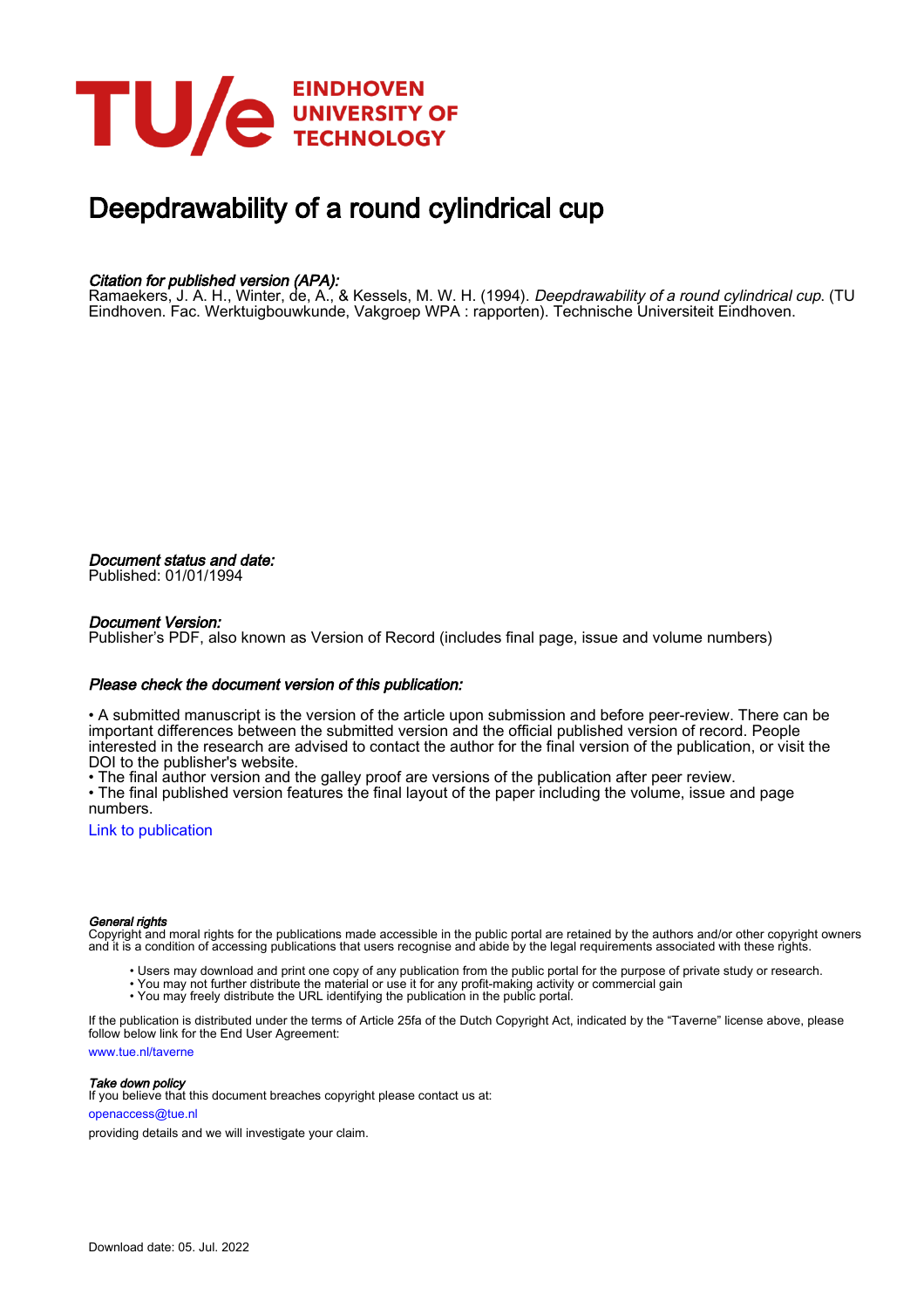Eindhoven University of Technology Faculty of Mechanical Engineering Department of Production Engineering and Automation (WPA)

> Deepdrawability of a round cylindrical cup

I.A.H. Ramaekers A. de Winter M.W.H. Kessels

 $\hat{\mathbf{B}}$  .

 $\mathcal{L}$ 

Maart 1994 WPA rapportnr.: 120007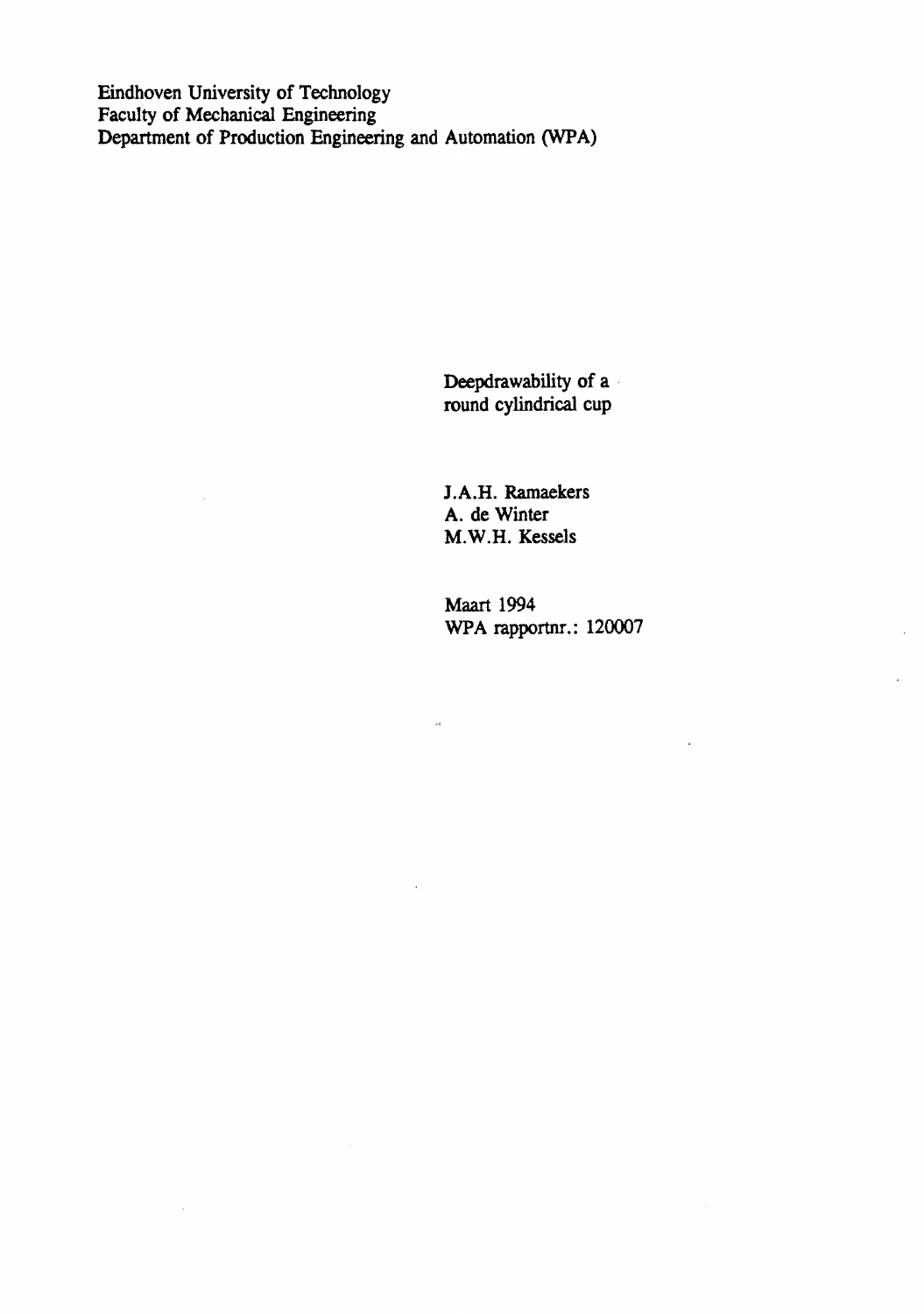# **DEEPDRAWABILITY OF A ROUND CYLINDRICAL CUP**

J. A. H. Ramaekers, A. de Winter, M. W. H. Kessels Section of Production and Automation Dept of Mechanical Engineering Eindhoven University of Technology, The Netherlands

### Abstract

The deepdrawability of a round cylindrical cup has been studied to find the relationship between the limit drawing ratio LDR and some process parameters. On the basis of upper and lower bound methods of plasticity, the models necessary to calculate the actual and critical deepdrawing forces have been developed. From the results calculated, the relation between the LDR and process parameters can· be derived. The findings agree well with experimental results and general knowledge in practice.

# 1 Introduction

The relationship between deepdrawability and material propertities, such as strain hardening exponent *n* and anisotropy factor *R,* is one of the key factors in sheet metal forming.

In the present work this relation has been studied via the the modelling of the deepdrawing of a round cylindrical cup. As a measure of deepdrawability, the limit drawing ratio LDR is widely used. The LDR or  $\beta_{0max}$ , is the drawing ratio where the maximum deepdrawing force  $F_{Dmax}$  equals the



Figure 1: Deepdrawing of a cup

strength of the cup in the punch-nose region, the critical force *Fc,* upon which a fracture will occur in the weakest zone of the cup and the operation that follows will fail.

Based on the upper and lower bound methods, theoretical models for *FDmar* and *Fe*  have been developed, which are in good agreement compared with the experimental ones. Application of the criterion,  $F_{Dmax} = F_C$ , gives us the LDR in relation with material properties  $(n, R)$ , friction  $(\mu)$ , blankholder force and tool geometry  $(\rho_P, \rho_D, r_P)$ . (see Fig. 1)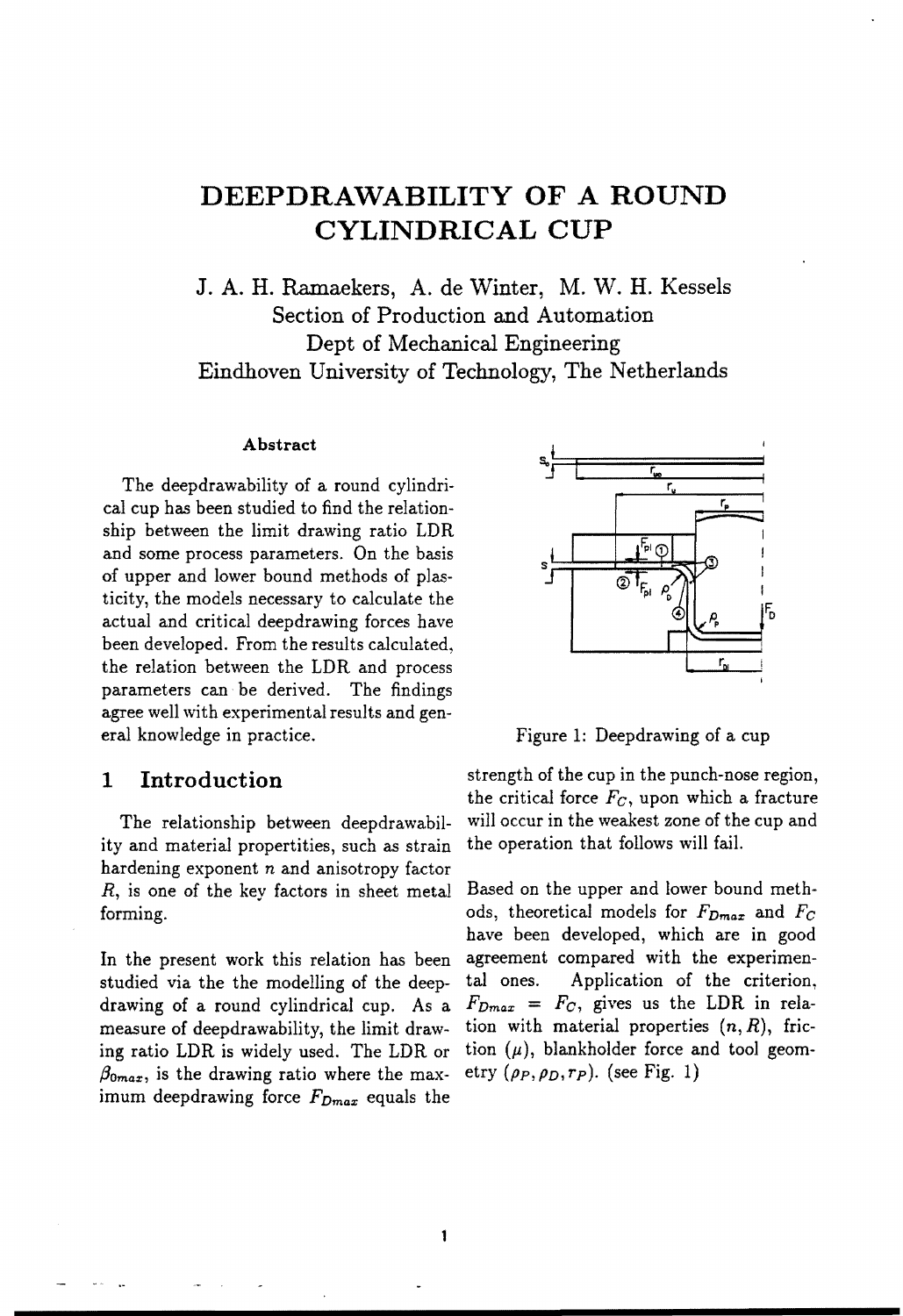

Figure 2: Deformation model

# **2 Basic Formulations**

The approach presented in this paper is 7. Yielding criterion based on following assumptions:

1. The deformation can be described by finite principal strains:

he deformation can be described by fi-  
ite principal strains:  

$$
\epsilon_1 = \ln \frac{a}{a_0}, \epsilon_2 = \ln \frac{b}{b_0}, \epsilon_3 = \ln \frac{c}{c_0}
$$
 (1)

where  $a_0, b_0, c_0$  and  $a, b, c$  are the dimen-<br>sions of a rectangular element before 3 The Deepdrawing Force  $F_D^*$ sions of a rectangular element before and after deformation.(see Fig. 2) In the deepdrawing process, four factors

- negligible compared to other principal stresses  $\sigma_1$  and  $\sigma_2$ . Therefore the plane stress condition is assumed  $\sigma_3 = 0$
- 3. The anisotropic behavior is sufficiently described by

$$
R_{\alpha} = \left(\frac{\epsilon_2}{\epsilon_3}\right)_{\alpha}, \quad (\sigma_2 = \sigma_3 = 0) \qquad (2)
$$

where  $\alpha$  is angle to the roll direction, where  $P$  and velocity.<br>1 it yields:

$$
R = \frac{1}{4}(R_0 + R_{90} + 2R_{45})
$$
 (3)

2

4. The effective strain is defined as:

$$
\bar{\epsilon} = \sqrt{\frac{R+1}{2R+1}(\epsilon_1^2 + \epsilon_2^2 + R\epsilon_3^2)}
$$
 (4)

5. The effective stress is defined as:

$$
\bar{\sigma} = \sqrt{\sigma_1^2 - \frac{2R}{R+1}\sigma_1\sigma_2 + \sigma_2^2} \qquad (5)
$$

6. Strain hardening behavior

$$
\sigma_f = C(\bar{\epsilon} + \epsilon_0)^n \tag{6}
$$

$$
\bar{\sigma} = \sigma_f \tag{7}
$$

8. Friction law

$$
F_{F\tau} = \mu F_N \quad \text{or} \quad \tau_{F\tau} = \mu \sigma_3 \qquad (8)
$$

2. The normal stress of the sheet surface is contribute to the energy dissipation, which

- are:<br> $F_{Dfl}$ Deformation of the flange
	- $F_{D\rho}$  Bending of the sheet at die radius

$$
F_{Frfl} \quad - \quad \text{Friction between the tool and flange}
$$

 $F_{Fro}$  - Friction at the die radius Introducing the dimensionless quantities, we have

$$
F^* = \frac{F}{2\pi r \rho s_0 C} = P^* = \frac{P}{2\pi r \rho s_0 C \dot{u}} \qquad (9)
$$

where  $P$  is power,  $F$  is force and  $\dot{u}$  is punch and velocity. Applying the virtual work theorem,

$$
F_D^* = F_{Dfl}^* + F_{D\rho}^* + F_{Frfl}^* + F_{Fr\rho}^* \qquad (10)
$$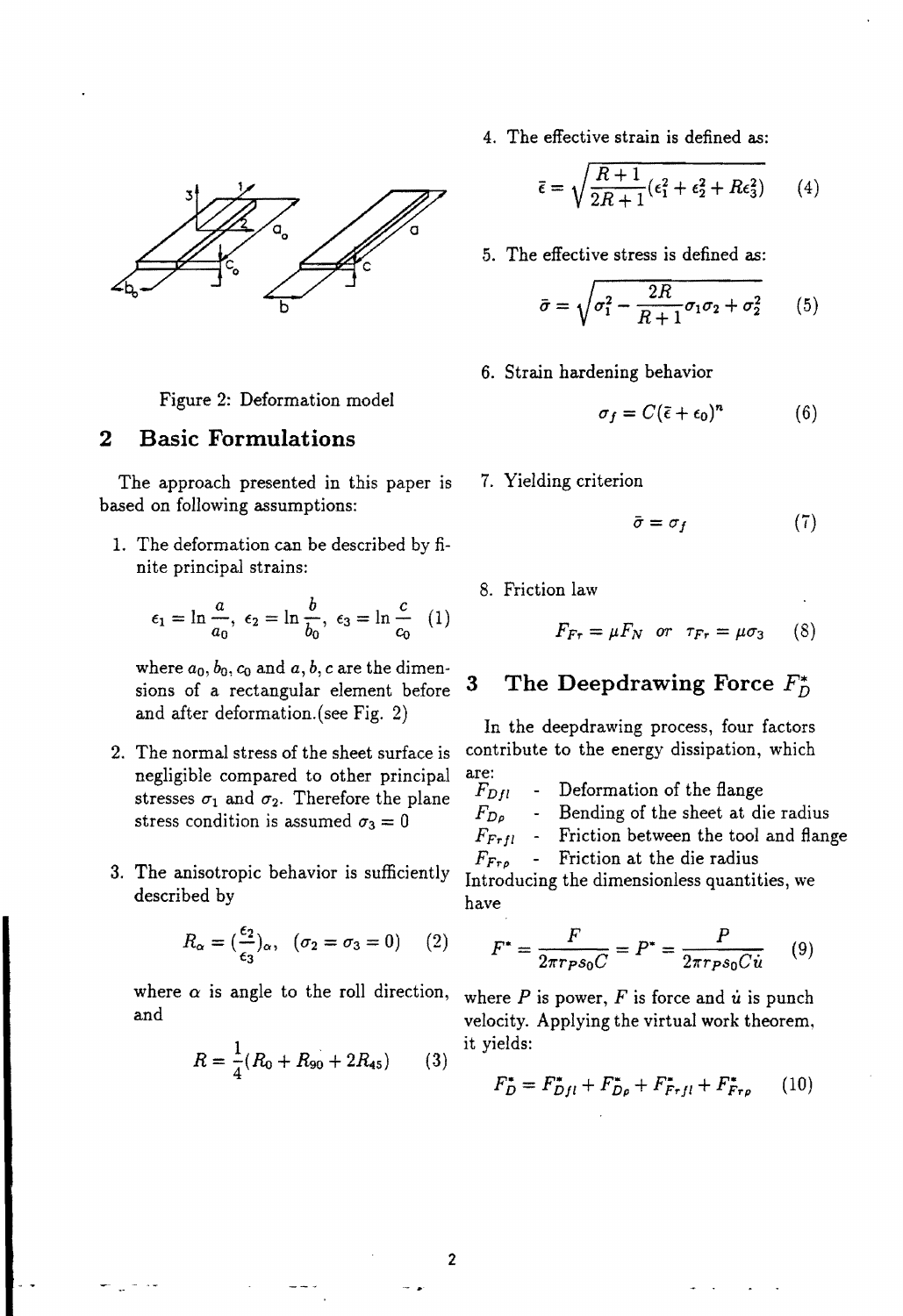

Figure 3: The flange deformation Figure 4: Forces on the flange

mains unchanged during the process

$$
s = s(r_u/r_{u0}) \neq s(r) \tag{11}
$$

and using invariance of volume (see Fig. 3), it yields:

$$
(r_{u0}^2 - r_0^2)s_0 = (r_u^2 - r^2)s \qquad (12)
$$

therefore, strains can be derived as:

$$
\epsilon_{\phi} = -\frac{1}{2} \ln \{ (\frac{r_{u0}}{r})^2
$$
\n
$$
- ((\frac{r_u}{r})^2 - 1) \frac{s}{s_0} \}
$$
\n
$$
\epsilon_z = \ln \frac{s}{s_0}, \epsilon_r = -(\epsilon_{\phi} + \epsilon_z)
$$
\n(13)

At the edge of the flange  $(r = r_u)$  it holds that  $\sigma_r = \sigma_z = 0$ . Using equation 2 we get:

$$
\frac{\epsilon_{\phi}}{\epsilon_{z}}_{(r=r_{u})} = -(R+1) \tag{14}
$$

which gives

$$
\frac{s}{s_0} = \left(\frac{r_{u0}}{r_u}\right)^{\frac{1}{R+1}}\tag{15}
$$

3.1 The Flange Deformation The effective strain and stress can now be calculated with equations (3, 4, 5, 13, 15) Assuming the normal of the flange re-

### 3.2 The Stresses in the Flange

Using the slab method (see Fig. 4), the differential equation can be derived as:

$$
d\sigma_r + (\sigma_r - \sigma_\phi)\frac{dr}{r} = 0 \tag{16}
$$

 $(1)$  Adopting the modified Tresca yielding criterion, it yields:

$$
\sigma_r - \sigma_\phi = K_f \sigma_{f(r)} \tag{17}
$$

with  $K_f = 1.06 - 0.015R$ .

The yielding stress over the flange can be interpolated as:

$$
\sigma_{f(r)} = \sigma_{fu} - (\sigma_{fi} - \sigma_{fu}) \frac{r_u - r}{r_u - r_i} \qquad (18)
$$

where  $\sigma_{fu} = \sigma_{f(r=r_u)}, \sigma_{fi} = \sigma_{f(r=r_i)}, \tau_i =$  $\frac{1}{2}(r_P + r_{Di})$ 

And solution of the differential equation gives:

$$
\sigma_r(r) = K_f \sigma_{fu} \left[ \left( 1 + \frac{K_{\sigma} - 1}{1 - \frac{r}{r_w}} \right) \ln \frac{r_w}{r} \right] \tag{19}
$$

$$
- \left( K_{\sigma} - 1 \right) \frac{r_w - r}{r_w - r_i}
$$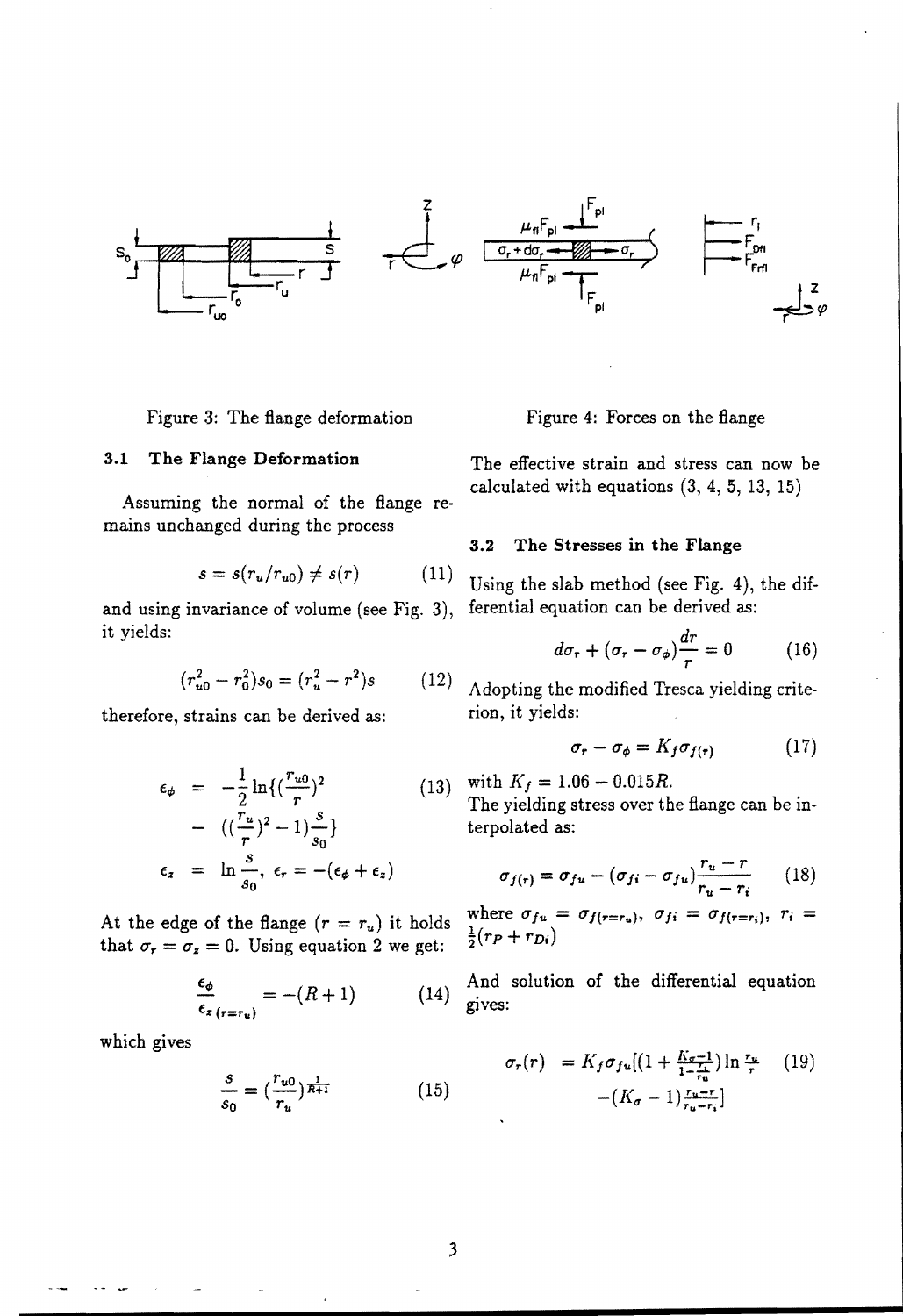where  $K_a = \sigma_{ii}/\sigma_{fu}$ 

## 3.3 The Flange Force  $F_{DH}^*$

With equation

$$
F_{Dfl}^* = \frac{r_i}{r_P C} \frac{s}{s_0} \sigma_{r(r=r_i)}
$$
 (20)

The contribution of the deformation of the flange can be calculated as:

$$
F_{Dfl}^* = K_f \left(\ln \frac{\beta_0}{\beta} + \epsilon_0\right)^n \left(\frac{\beta_0}{\beta}\right)^{\frac{1}{R+1}} (21)
$$

$$
\left\{1 - K_\sigma + \left(1 + \frac{K_\sigma - 1}{1 - 1/\beta}\right) \ln \beta\right\} \left(1 + \frac{s_0}{2r_P}\right)
$$

where  $\beta_0 = r_{u0}/r_i$ ,  $\beta = r_u/r_i$ 

# 3.4 The Bending Effect F*Dp*

The bending and re-bending of the sheet at the die radius is considered to be a stationary process. The contribution to the to- with  $P_{blh}$ , the bankholder pressure according tal deformation power can be calculated as: to Siebel [1]:

$$
F_{D\rho}^* = \frac{r_i}{r_P} \frac{s}{s_0} \frac{\sigma_{fi}}{C} \Delta \bar{\epsilon}_b \tag{22}
$$

where  $\Delta \bar{\epsilon_b}$  is the average increase of the effective strain due to the bending, and is defined  $3.6$  The Friction at Die Radius  $F_{Fr\rho}^*$ as:

$$
\Delta \bar{\epsilon_b} \approx \frac{1}{1 + 2\rho_D/s} \frac{R+1}{\sqrt{2R+1}} \qquad (23)
$$

Using equation 22 and 23 we find:

$$
F_{D\rho}^* = K_{\rho} \frac{\sigma_{f1}}{C} \frac{R+1}{\sqrt{2R+1}}
$$
 (24)  

$$
\frac{s}{2\rho_D + s} (1 + \frac{s_0}{2r_P})
$$

The factor  $K_{\rho}$  is the correction factor. A comparison with experimental results gives  $K_{\rho} \approx 0.8$  with  $F_{a}^{*} = F_{DH}^{*} + F_{FH}^{*} + \frac{1}{2}F_{D\rho}^{*}$ 



Figure 5: Forces at die radius

#### 3.5 The Friction Between Flange and Tool  $F_{F r f l}^*$

Equilibrium of forces on the flange gives:

$$
F_{Frfl}^{*} = \mu_{fl} \frac{r_{P} P_{blh}}{s_0} \left\{ \left( \frac{r_{u0}}{r_{P}} \right)^2 - \left( \frac{r_{D} + \rho_D}{r_{P}} \right)^2 \right\}
$$
 (25)

$$
P_{b1h} = \frac{r_i}{r_P s_0} \frac{s \sigma_{fi}}{C} \Delta \bar{\epsilon}_b
$$
\n
$$
P_{b1h} = 0.00225 \{ (\beta_0 - 1)^2 \sigma_{fo} + 0.01 \beta_0 \frac{r_P}{s_0} \} C (\frac{n}{e})^n e^{\epsilon_0}
$$
\n
$$
(26)
$$

Sniekers  $[2]$   $[3]$  has shown that the so- $\int$  called rope formula

$$
F_b = F_a e^{\mu \pi/2} \tag{27}
$$

is invalid in application to the friction at die radius, because of the bending stiffness of the sheet. As an approximation. the following is applied:

$$
F_{F\,}^{*} = 1.6\mu_{\rho} F_{a}^{*} \tag{28}
$$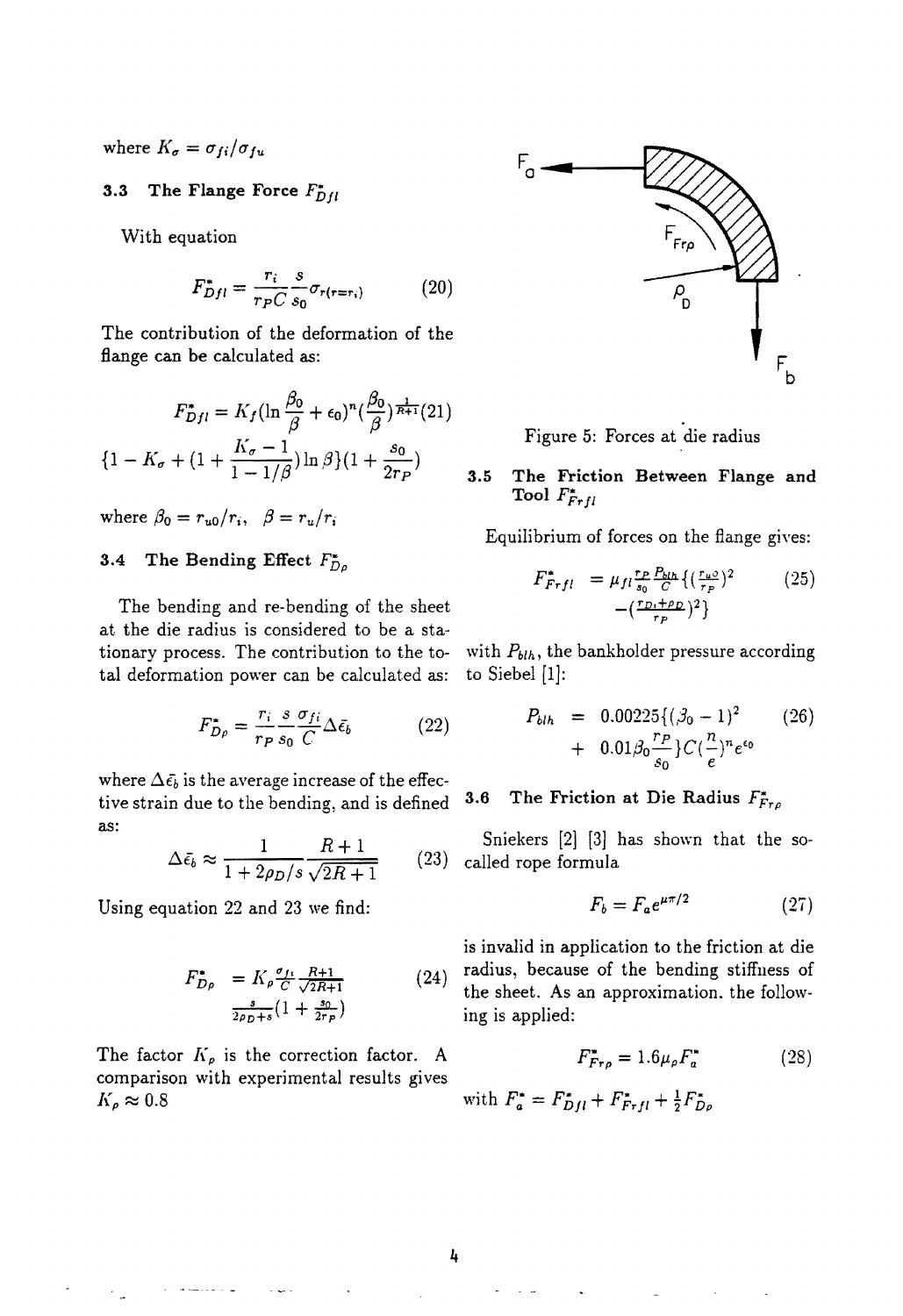

Figure 6: Components of the deepdrawing force of Aluminum:  $F_{Dfl}^*, F_{D\rho}^*, F_{Frl}^*, F_{Fr\rho}^*$ 

## 3.7 The Deepdrawing Force  $F_D^*$ ,  $F_{Dmax}^*$

With the formula derived the force-path diagram is calculated for three different materials (see Fig. 6 and Fig. 7) under following the conditions:  $\mu_{\rho} = 2\mu_{fl} = 0.1, r_P/s_0 =$ 100,  $\rho_D/s_0 = 4$ ,  $\beta_0 = 1.8$ <br>C-Steel:  $n = 0.25$ .

C-Steel:  $n = 0.25, \quad \epsilon_0 = 0, \quad R = 1.65$ <br>Alu-Hard:  $n = 0.05, \quad \epsilon_0 = 0, \quad R = 0.65$  $\epsilon_0 = 0, \quad R = 0.65,$ <br> $\epsilon_0 = 0, \quad R = 1$ Stain-Steel:  $n = 0.5$ ,

From the force-path diagram calculated, the maximum force can be extracted. Fig. 8 gives the maximum deepdrawing force as a function of the strain hardening exponent *n.*  The experimental measurements, which are also shown in the figure, are normalised to  $\beta_0 = 2, \rho_D/s_0 = 4$ . With correction:

$$
F_{Dmaxexp}^{*} = \frac{F_{Dexp}}{2\pi r_{P} s_{0} C} \frac{1}{\beta_{0} - 1}
$$
 (29)  
+ 0.02( $\frac{\rho_{D}}{s_{0}}$  - 4)

Some conclusions can be drawn from the measurements and calculations:

1. The agreement between theory and experiments is quite satisfying.



Figure 7: The deepdrawing force of three materials: 1) Aluminum, 2) C-Steel, 3) Stainless Steel



Figure 8: The maximum deepdrawing force vs strain hardening exponent *n,* with  $\rho_D/s_0 = 4, \epsilon_0 = 0, R = 1, \beta_0 = 2$  for different materials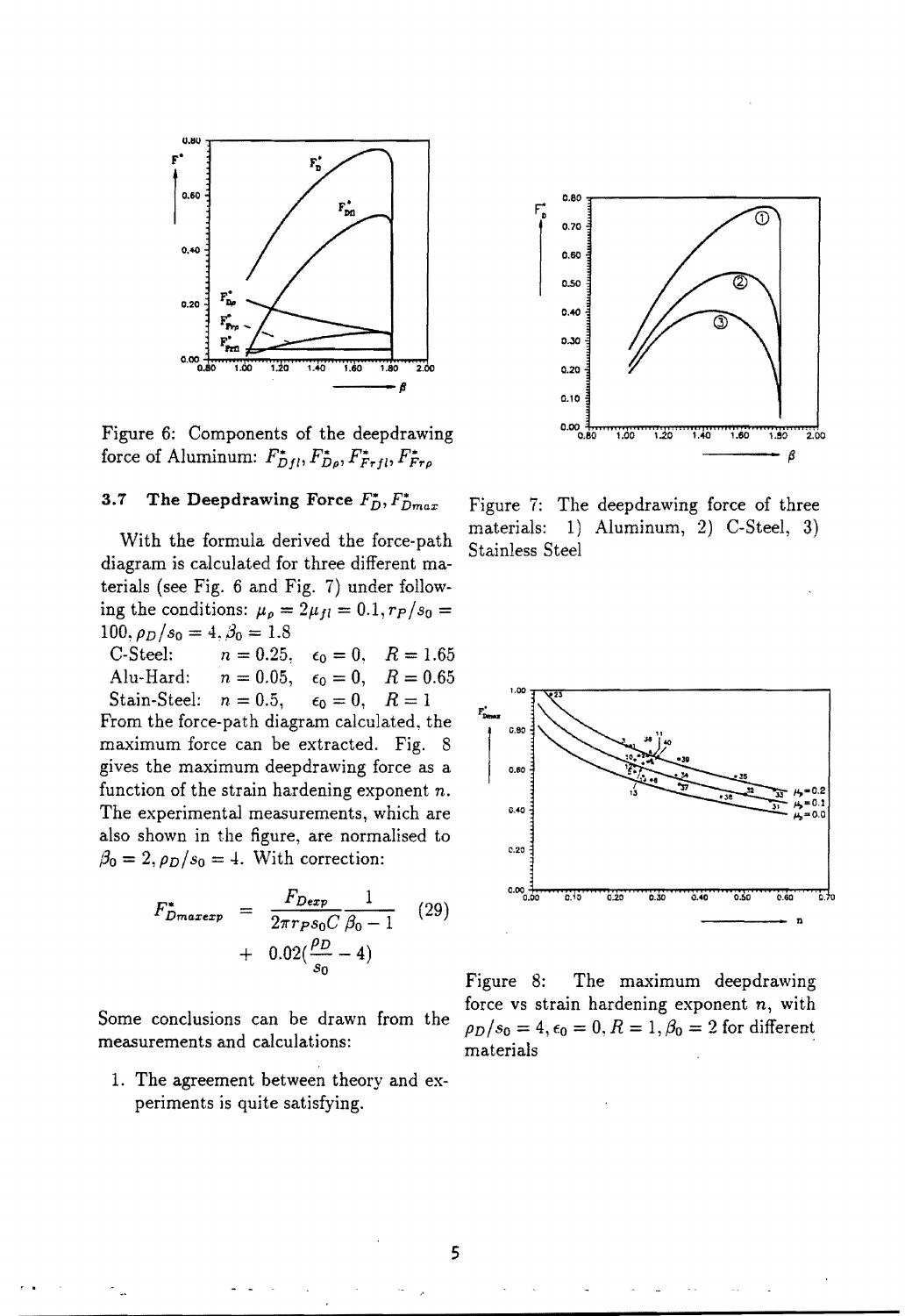

Figure 9: Three different failure types

- 2. An optimal die radius  $\rho_{Dopt} \approx 4 6s_0$ .
- 3. The anisotropy factor  $R$  has minor influence on the deep drawing force.
- 4. The pre-strain has no influence on the deep drawing force, since in most cases the pre-strain is very small ( $\epsilon_0 < 0.01$ ).
- 5. The maximum deepdrawing force is a linear function of  $\beta_0$ .

$$
F_D^* = F_{Dmax(\beta_0=2)}^*(\beta_0 - 1) \tag{30}
$$

6. As the size of products increases, the influence of the flange friction increases. In car body production, lubrication and friction in particular are major factors.

# **4 The Critical Force**

Doege [4] has pointed out three possible failure types:

- 1. Type A: Fracture in the corner zone, force can be drawn:
- 2. Type B: Fracture in the straight wall of the cup outside the corner zone. This

gives higher values of the critical force, and thus higher LDR. However, the conditions under which this optimal failure type occurs are uncertain.

3. Type C: Failure in the bottom zone, as indicated by Oehler as preamble fracture. This type of failure should be avoided by improving the process parameters.

The critical force related to the failure type B can easily be deduced. In the wall of the cup we know:  $\sigma_r = \epsilon_{\phi} = 0$ , therefore:

$$
\sigma_f = \sigma_z \frac{\sqrt{2R+1}}{R+1} \tag{31}
$$

$$
\bar{\epsilon} = \frac{R+1}{\sqrt{2R+1}} \ln \frac{s_0}{s} \qquad (32)
$$

The dimesionless maximum force in the wall of cup can be derived as:

$$
F_{CB}^* = \left(\frac{R+1}{\sqrt{2R+1}}\right)^{n+1} \left(\frac{n}{e}\right)^n e^{\frac{\sqrt{2R+1}}{R+1}\epsilon_0} \tag{33}
$$

Kals [5] derived a model for the failure type A. This model is corrected for the influence of the anisotropy factor  $R$  as follows:

$$
F_{CA}^{*} = \frac{(\frac{R+1}{\sqrt{2R+1}})^{n+1} n^{n}}{(\frac{s_0}{\rho_P} + \frac{s_0}{r_P} + e^{n - \frac{\sqrt{2R+1}}{R+1} \epsilon_0})}
$$
(34)

Fig. 10 gives the results of calculations and measurements. in which the experimental values are corrected for  $R = 1$  with

$$
F_{Cexp}^{*} = \frac{F_{Cexp}}{2\pi r_{P} s_{0} C} (\frac{2\sqrt{2R+1}}{(R+1)\sqrt{3}})^{n+1}
$$
 (35)

which is considered to be the normal Some conclusions concerning the critical

1. The agreement between the experiment and theory is satisfying.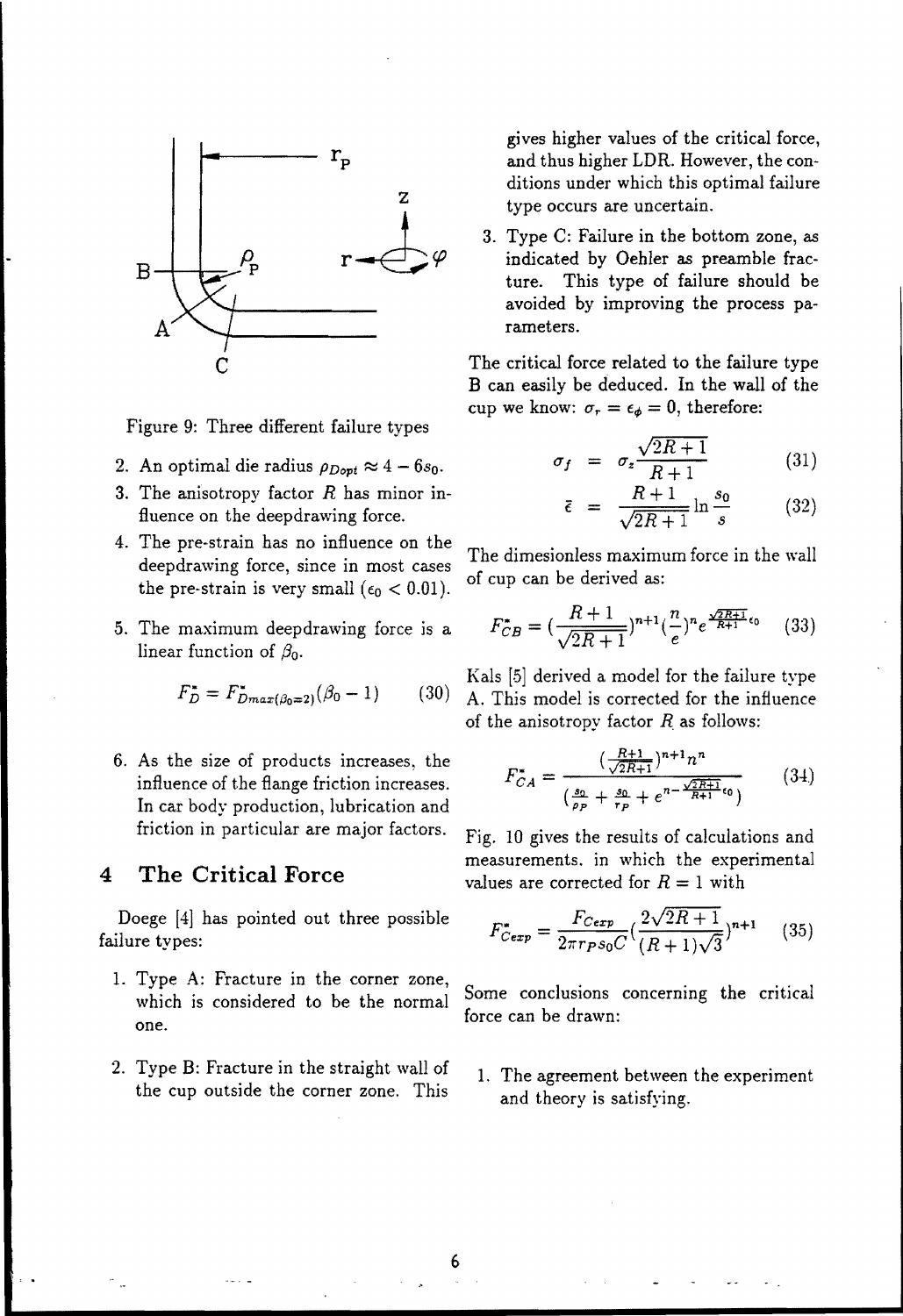

Figure 10: The critical force  $F_C^*$ 

- 2. The optimal die radius with respect to the strength of the punch-nose zone and the risk of wrinkling is:  $\rho_{opt} \approx 4 - 6s_0$ .
- 3. In practice, it is recommended that formula 34 is used to conclude the deepdrawability.
- 4. The anisotropy factor *R* has a major influence on the critical force.
- 5. In most cases ( $\epsilon_0$  < 0.01) the pre-strain has little influence on the critical force.
- 6. The friction between punch and cup wall can have a positive influence on the load in the critical zone. In practice, this can be used to reach very high LDR values  $[6]$ . In the current work, this influence is not investigated.

# **5 Limit Drawing Ratio LDR**

The LDR can be derived with  $F_{Dmax}^* = F_C^*$ [7J. Fig. 11 gives a schematic way to find the relation between  $\beta_{0max}$  and the process parameters. Fig.  $(12, 13, 14, 15)$  show  $F_{Dmax}^*$ against LDR with nand *R* as parameters for different product sizes under the condition of  $\mu_P = 2\mu_{fl} = 0.1$  and  $\rho_P = \rho_D = 4s_0$ 



Figure 11: The deepdrawing force vs process parameters with  $n = 0.25$ ,  $\rho_P = \rho_D = 4s_0$ 



Figure 12:  $F_{Dmax}^*$  vs LDR with *n* and *R* as parameters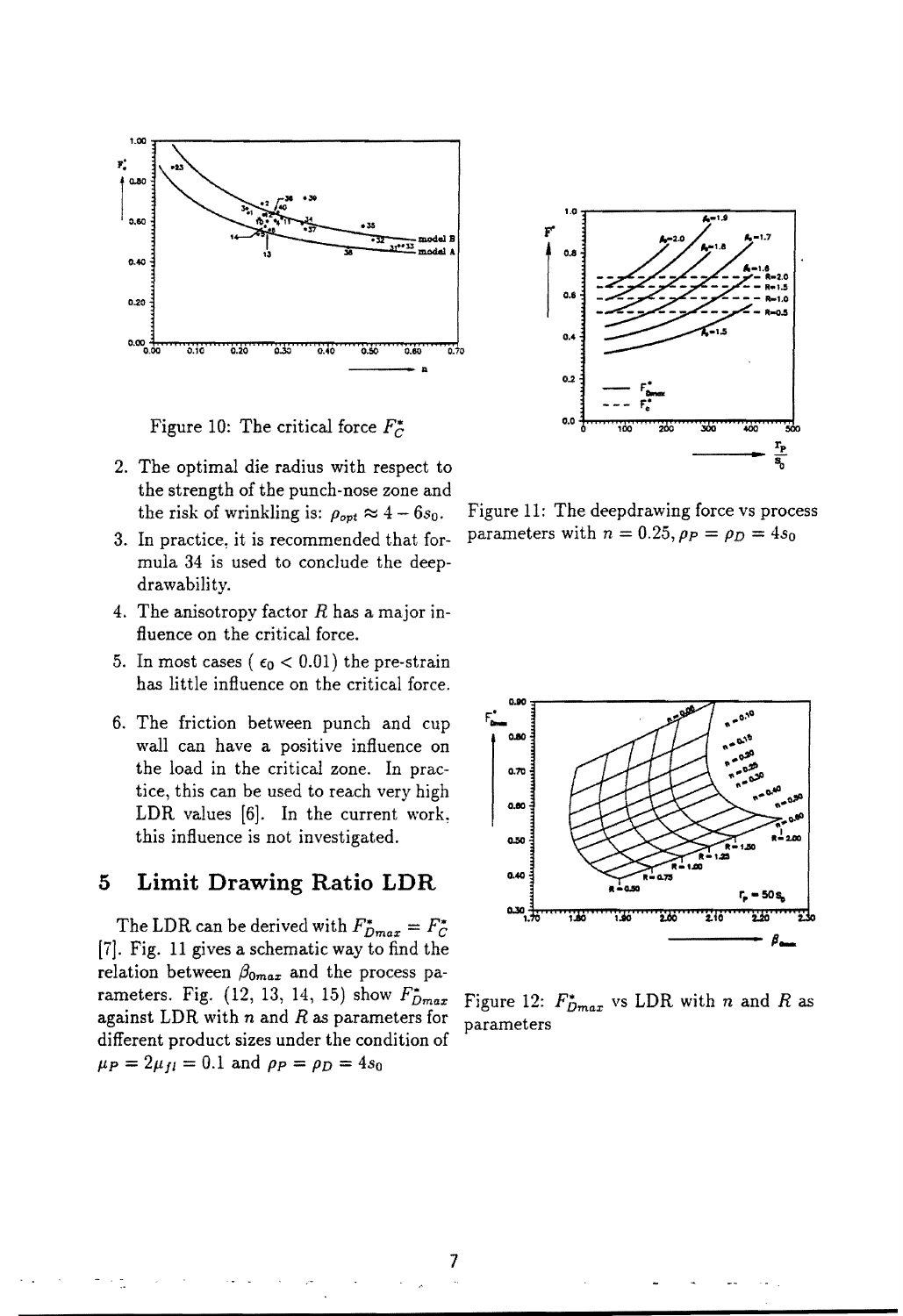

Figure 13:  $F_{Dmax}^*$  vs LDR with *n* and *R* as parameters

Fig. (16, 17) show LDR as a function of the product size with friction coefficient  $\mu_P$ and  $\mu_{fl}$  as parameters. The calculated values are compared with emperical findings of the TNO Laboratory. The TNO Lab. data do not distinguish the difference of different materials. Fig. 18 shows the influence of the anisotropy factor *R* on the deepdrawability with  $n = 0.25$ .

# **6 Conclusions**

From the results of the calculations compared with empirical data and general knowledge in practice, the following conclusions can be drawn:

- 1. There is good agreement between our model and the experimental results.
- 2. Due to the scatteredness of input data, the LDR can not be predicted very pre-
- 3. General conclusions on deepdrawabil- parameters ity of materials can be extracted from the graphs designed. These conclusions agree well with practical experience.



Figure 14:  $F_{Dmax}^*$  vs LDR with *n* and *R* as parameters



cisely. Figure 15:  $F_{Dmax}^*$  vs LDR with n and R as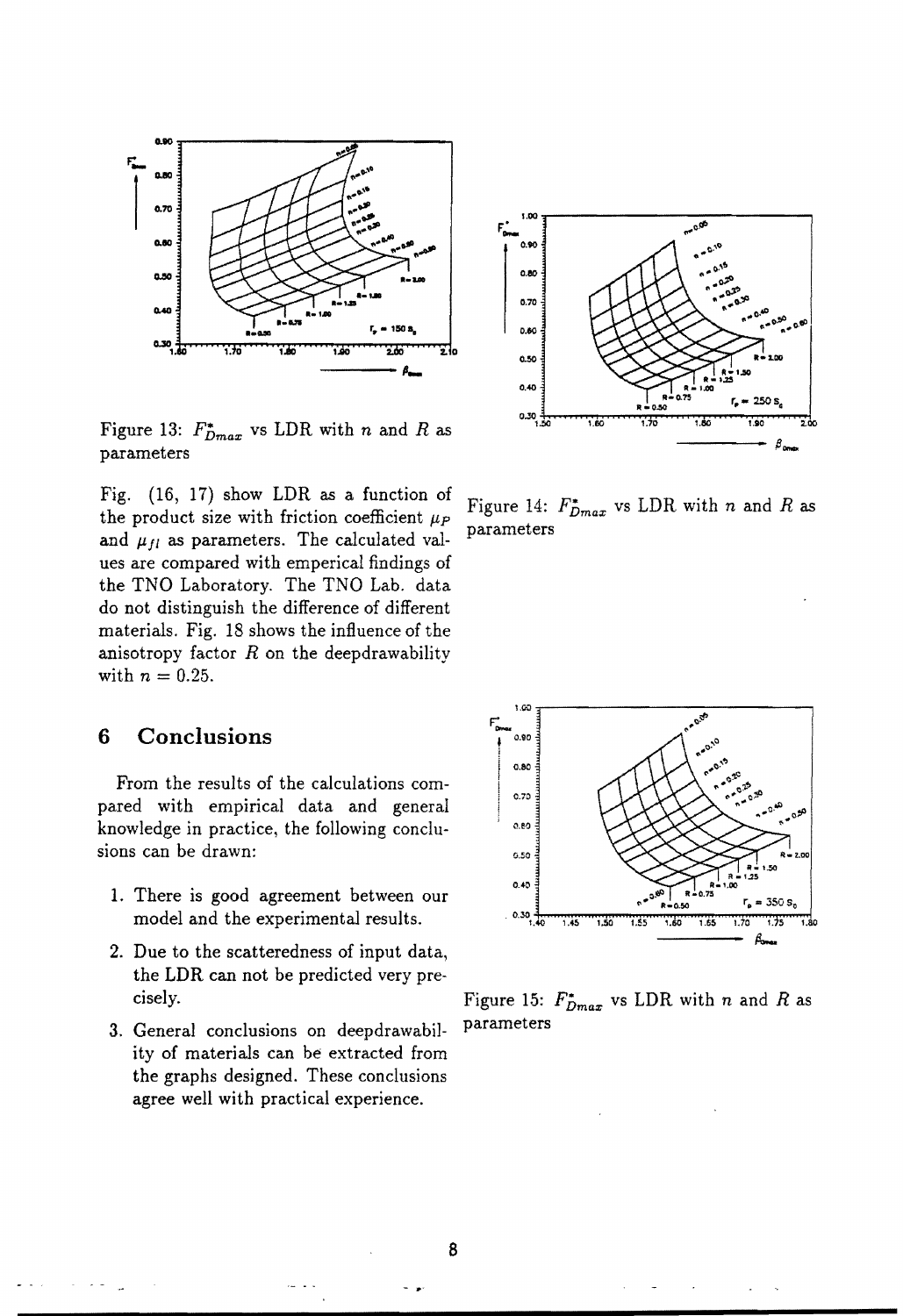

Figure 16: LDR vs product size with collected experimental data from the TNO Lab, under the condition  $\mu_P = 0.1, n = 0.25, R =$ 1.8



Figure 17: LDR vs product size with collected experimental data from the TNO Lab, under the condition  $\mu_P = 0.2, n = 0.25, R =$ 1.8



Figure 18: The influence of *R* on LDR

- 4. Besides parameters like  $\rho_P$  and  $\rho_D$ , the friction factor  $\mu$  is of vital importance for the deepdrawability of largesize products. This is one of the most interesting subjects for future research.
- 5. Although the process speed was not the subject of the present research, some remarks can still be made:

For materials which are strainrate sensitive,  $F_D$  will increase while  $F_C$  remains constant, so a negative influence on the LDR will occur. For a large product, friction is of more influence on LDR. Generally, decreasing  $\mu$  will increase LDR. An investigation of the influence of the press speed on LDR is worth while.

- 6. Also less attention is given to the influence of the blankholder force on LDR. This influence can be deduced from the theoretical modelling. It is worthwhile to investigate the possible benefits of a flexible blankholder force.
- ·7. The information from the literature concerning the blankholder force is not unequivocal. One of the suggested for-